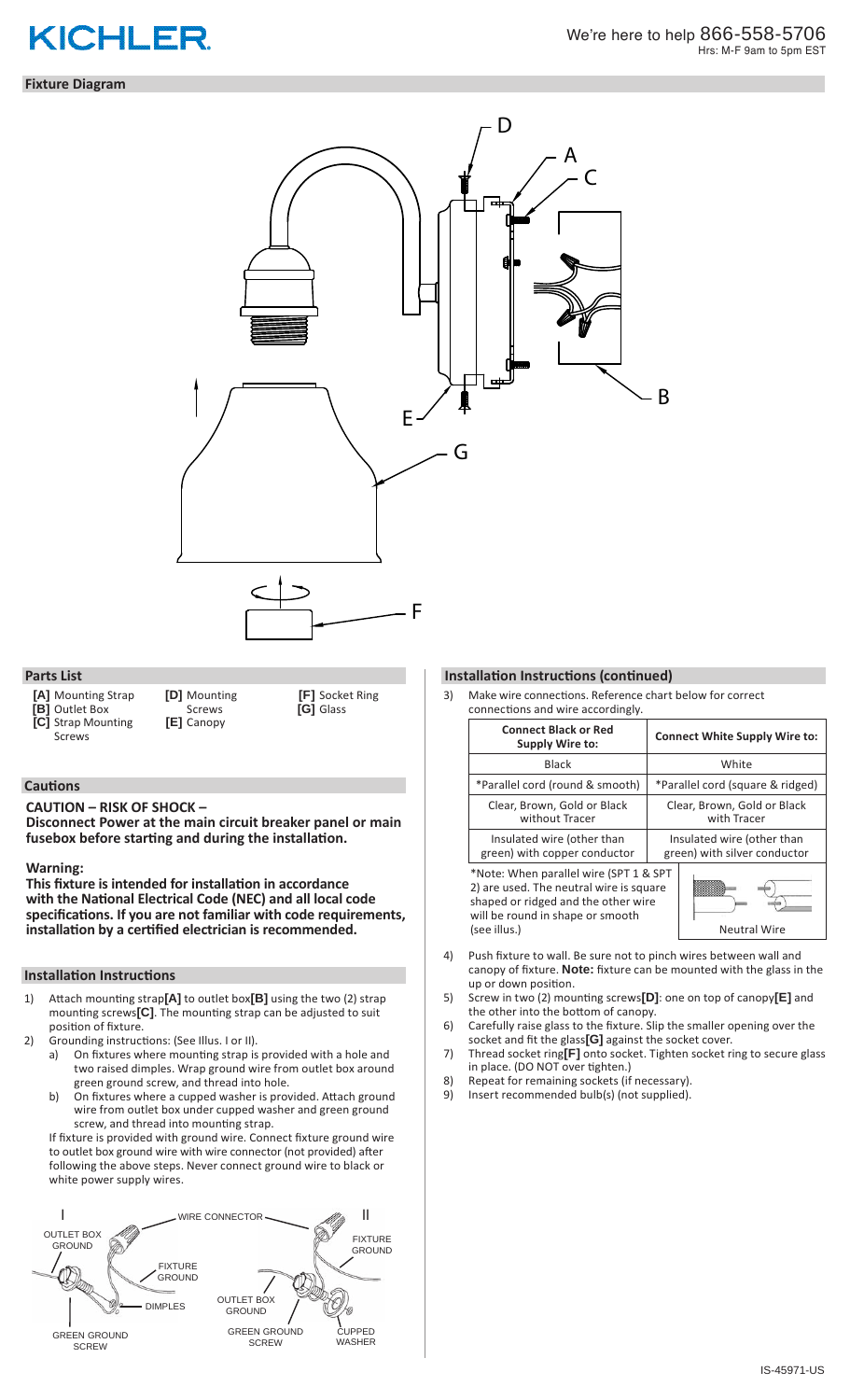

### Estamos aquí para ayudarle 866-558-5706

Horario: Lunes-Viernes 9am a 5pm EST (hora oficial del este)

### **Diagrama de Accesorios**



**[A]** Abrazadera de Montaje **[B]** Caja de Salida **[C]** Tornillo De

Montaje

- De La **[D]** Tornillos de **[E]** Marquesina
- Abrazadera Montaje

**[F]** Anillo del Casquillo **[G]** Cristal

#### **Precauciones**

**PRECAUCIÓN – RIESGO DE DESCARGA ELÉCTRICA – Desconecte la electricidad en el panel principal del interruptor automático o caja principal de fusibles antes de comenzar y durante la instalación.** 

### **ADVERTENCIA:**

**Este accesorio está destinado a la instalación de acuerdo con el National Electrical Code (NEC) y todas las especificaciones del código local. Si no está familiarizado con los requisitos del código, la instalación se recomienda un electricista certificado.**

### **Instrucciones de Instalación**

- 1) Una la correa de montaje **[A]** a la caja de salida **[B]** usando los dos (2) tornillos de montaje de la abrazadera **[C]**. La abrazadera de montaje puede ajustarse para adaptarse a la posición del accesorio.
- 2) Instrucciones de conexión a tierra solamente para los Estados Unidos. (Vea la ilustracion I o II).<br>a) En las lámparas que tienen e
	- En las lámparas que tienen el fleje, de montaje con un agujero y dos hoyuelos realzados. Enrollar el alambre a tierra de la caja tomacorriente alrededor del tornillo verde y pasarlo por el aquiero.
	- b) En las lámparas con una arandela acopada. Fijar el alambre a tierra de la caja tomacorriente del ajo de la arandela acoada y tornillo verde, y paser por el fleje de montaje.

Si la lámpara viene con alambre a tierra. Conecter el alambre a tierra de la lámpara al alambre a tierra de la caja tomacorriente con un conector de alambres (no incluido) espués de seguir los pasos anteriores. Nunca conectar el alambra a tierra a los alambres eléctros negro o blanco.



### **Lista de Partes Instrucciones de instalación (continuación)**

Haga les conexiones de los alambres (no se proveen los connectores.) La tabla de referencia de abajo indica las conexiones correctas y los alambres correspondientes

| <u>alullioi co con copolitaichteo.</u>                                                                                                                                |                                                                 |
|-----------------------------------------------------------------------------------------------------------------------------------------------------------------------|-----------------------------------------------------------------|
| Conectar el alambre de<br>suministro negro o rojo al                                                                                                                  | Conectar el alambre de<br>suministro blanco al                  |
| Negro                                                                                                                                                                 | Blanco                                                          |
| *Cordon paralelo (redondo y liso)                                                                                                                                     | *Cordon paralelo (cuadrado y<br>estriado)                       |
| Claro, marrón, amarillio o negro<br>sin hebra identificadora                                                                                                          | Claro, marrón, amarillio o negro<br>con hebra identificadora    |
| Alambre aislado (diferente del<br>verde) con conductor de cobre                                                                                                       | Alambre aislado (diferente del<br>verde) con conductor de plata |
| *Nota: Cuando se utiliza alambre paralelo<br>(SPT 1 y SPT 2). El alambre neutro es<br>de forma cuadrada o estriada y el otro<br>alambre será de forma redonda o lisa. |                                                                 |

- 4) Empuje el artefacto a la pared. Asegúrese de no pellizcar los alambres entre la pared y el escudete del artefacto.
- 5) Atornille dos (2) tornillos de montaje**[D]**: uno encima de la
- marquesina**[E]** y el otro en la parte inferior de la cubierta. 6) Levantar cuidadosamente el cristal**[G]** al aparato. Deslice la abertura

(Vea la ilustración). Actual de la estadística en la estadística en la estadística en la estadística en la est

- más pequeña sobre el casquillo y ajuste el vidrio contra el zócalo. 7) Enrosque el anillo del casquillo**[F]** en el casquillo. Apriete el anillo de socket para asegurar el vidrio en su lugar. (NO apriete demasiado)
- 8) Repita para las tomas restantes (si es necesario).
- 9) Inserte la bombilla recomendada (no suministrada).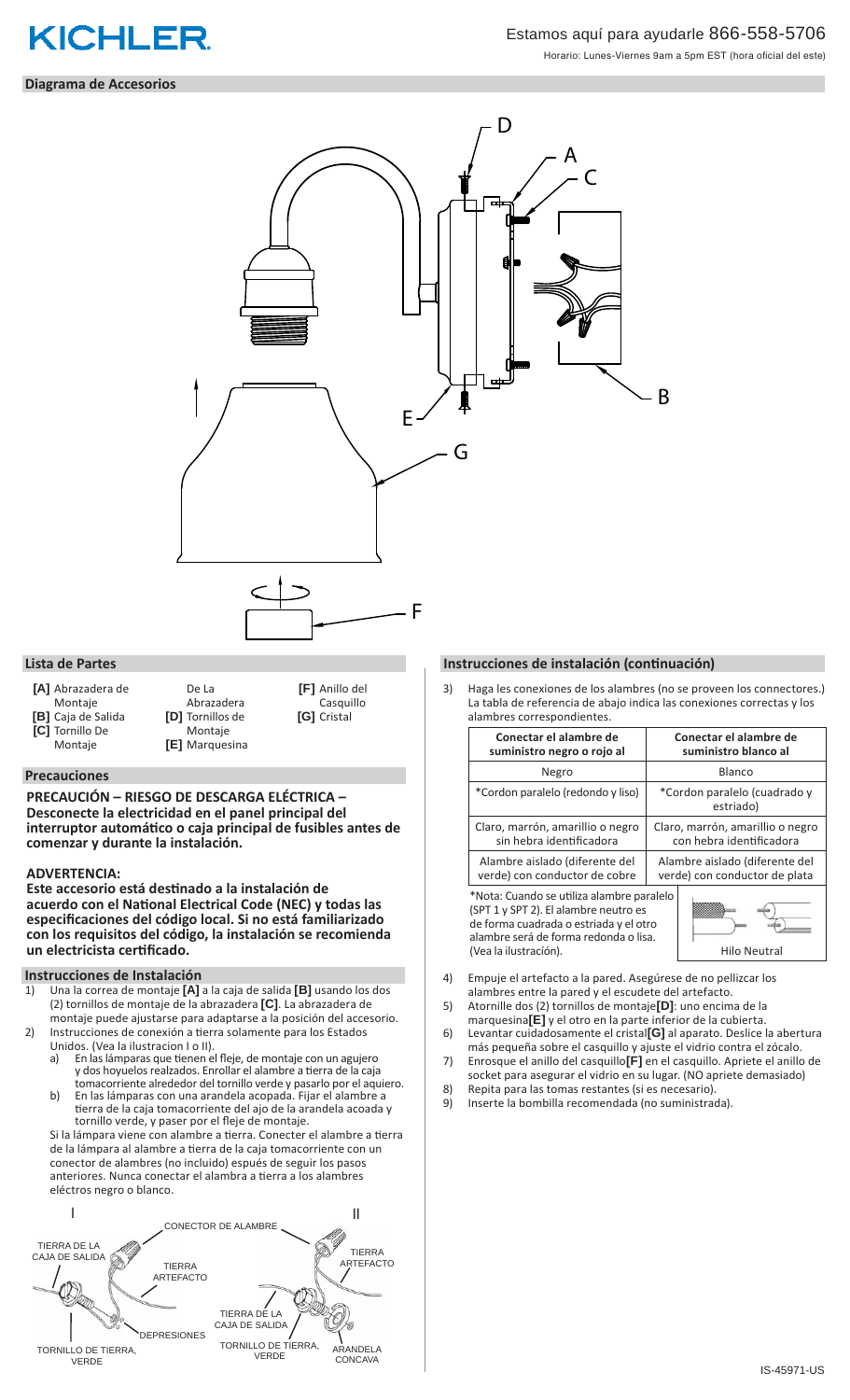# **KICHLER**

### **Fixture Diagram**



### **Parts List**

- **[A]** Mounting Strap
- **[B]** Outlet Box
- **[C]** Strap Mounting
- Screws
- 
- **[D]** Mounting Screws **[E]** Canopy

**[F]** Socket Ring **[G]** Glass

### **Cautions**

**CAUTION – RISK OF SHOCK –** 

**Disconnect Power at the main circuit breaker panel or main fusebox before starting and during the installation.** 

### **Warning:**

**This fixture is intended for installation in accordance with the National Electrical Code (NEC) and all local code specifications. If you are not familiar with code requirements, installation by a certified electrician is recommended.**

### **Installation Instructions**

- 1) Attach mounting strap**[A]** to outlet box**[B]** using the two (2) strap mounting screws**[C]**. The mounting strap can be adjusted to suit position of fixture.
- 
- 2) Grounding instructions: (See Illus. I or II).<br>a) On fixtures where mounting strap is On fixtures where mounting strap is provided with a hole and two raised dimples. Wrap ground wire from outlet box around green ground screw, and thread into hole.
	- b) On fixtures where a cupped washer is provided. Attach ground wire from outlet box under cupped washer and green ground screw, and thread into mounting strap.

If fixture is provided with ground wire. Connect fixture ground wire to outlet box ground wire with wire connector (not provided.) after following the above steps. Never connect ground wire to black or white power supply wires.



### **Installation Instructions (continued)**

3) Make wire connections. Reference chart below for correct connections and wire accordingly.

| <b>Connect Black or Red</b><br>Supply Wire to:                                                                                                                               | <b>Connect White Supply Wire to:</b>                       |
|------------------------------------------------------------------------------------------------------------------------------------------------------------------------------|------------------------------------------------------------|
| <b>Black</b>                                                                                                                                                                 | White                                                      |
| *Parallel cord (round & smooth)                                                                                                                                              | *Parallel cord (square & ridged)                           |
| Clear, Brown, Gold or Black<br>without Tracer                                                                                                                                | Clear, Brown, Gold or Black<br>with Tracer                 |
| Insulated wire (other than<br>green) with copper conductor                                                                                                                   | Insulated wire (other than<br>green) with silver conductor |
| *Note: When parallel wire (SPT 1 & SPT<br>2) are used. The neutral wire is square<br>shaped or ridged and the other wire<br>will be round in shape or smooth<br>(see illus.) | <b>Neutral Wire</b>                                        |

- 4) Push fixture to wall. Be sure not to pinch wires between wall and canopy of fixture. **Note:** fixture can be mounted with the glass in the up or down position.
- 5) Screw in two (2) mounting screws**[D]**: one on top of canopy**[E]** and the other into the bottom of canopy.
- 6) Carefully raise glass to the fixture. Slip the smaller opening over the socket and fit the glass**[G]** against the socket cover.
- 7) Thread socket ring**[F]** onto socket. Tighten socket ring to secure glass in place. (DO NOT over tighten.)
- 8) Repeat for remaining sockets (if necessary).
- 9) Insert recommended bulb(s). (Not supplied)